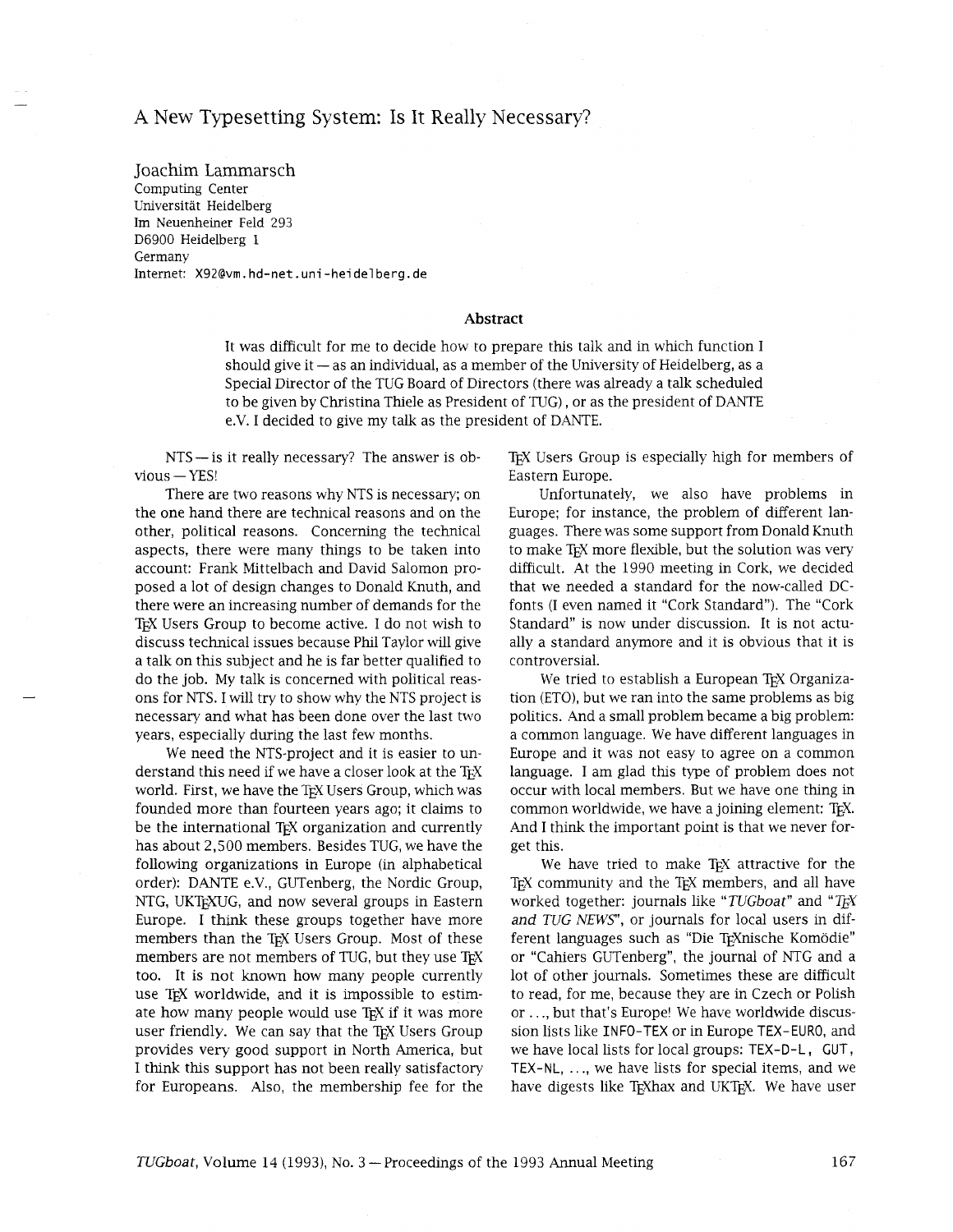groups and we have many possibilities for communication; but, do we really use these opportunities?

We have a very good software distribution. The distribution is done by the TEX Users Group, by local groups and by the new Comprehensive TEX Archive Network (CTAN). CTAN is a TUG-sponsored project, under the Technical Council, and represents the work of George Greenwade, Sebastian Rahtz and others and the management of the three largest software servers in the world  $-$  the T<sub>E</sub>X network. I think it is the biggest service for any kind of software worldwide.

But we have a big problem: TEX is getting out of date. TEX is now more than  $15$  years old. I say that ten years ago, it was the best typesetting system worldwide. Today it is the grandfather of the typesetting systems; other typesetting systems have learned from TEX. Other typesetting systems often incorporate many features of TEX, like the hyphenation algorithm, the page-breaking algorithm, kerning, ligatures, and many other things. We find functions for typesetting mathematical formulas in these other systems. TEX is free and commercial vendors have had the chance to use TEX algorithms. There are other systems in use today: Word, WinWord, Word-Perfect, Framemaker and others. I do not believe they are as good as T<sub>EX</sub>, but almost. They provide<br>a better user interface — which is really important and they do one thing which we will never be able to do: they do advertising! We have never had the money to advertise.

What will happen? The result is that more and more users are deciding to leave the T<sub>EX</sub> world and start using other systems. There are a lot of people who do not consider the advantages of using T<sub>F</sub>X. So, we lose users and that means we lose members. This trend has been painfully obvious to user groups especially the TEX Users Group, which is the oldest. You can see the decreasing number of TUG members and I believe that local groups will begin to suffer the same decrease. Decreasing membership means a decreasing income, whch leads to financial problems. If we have financial problems, the services we offer decrease; the members get angry and do not renew their membership. What is the result? Again, a decreasing number of members, decreasing income and even worse service due to financial problems. A vicious cycle! And in the end we have no user groups.

What can we do? The answer is very simple: improve TEX! Make TEX more user friendly! Make TEX more attractive! This is not possible because TEX is frozen by Donald Knuth. We have to live with T<sub>F</sub>X in its present state, and this is not the state we want.

The consequences are obvious. We need a new typesetting system. This is easy to say, but there is no Donald Knuth to do the work and so therefore we need all the people who are able to do such a work. Together we have a chance to create such a new typesetting system. It is also very important that the development be done worldwide, because only a worldwide system is acceptable as the successor of TEX. TEX is the same worldwide. When I write a text in Germany and send it to the US, I can be sure that if the text is printed, it will produce the same output. I know for a fact that a lot of mathematicians use TEX only for communication to send mathematical formulas back and forth from Germany to the US because it is the only way to send formulas via electronic mail. TEX is the translator.

The next issue is what to call the new system; its name cannot be TEX because TEX was named by Donald Knuth and he has announced that he is not willing to give this name away. The AMS is holder of the TEX trademark. They feel obliged to respect Knuth's decision that any program which does not meet his requirements can be called simply "TEX". The work has to be done without Donald Knuth because for him the story of TEX is over.

How to start? What have we done? Now a little bit of history. After the Cork meeting it was obvious that nothing would be done by the TEX Users Group because the TUG board was under reconstruction. I was glad that I - as the president of DANTE<br>tion. I was glad that I - as the president of DANTE  $\frac{1}{2}$  is the chance to initiate the development of DANTE e.V. — had the chance to initiate the development of such a new typesetting system. I spent quite some time considering how to proceed, and decided to announce the idea worldwide using the different communication lists. It was never planned as a project of DANTE e.V., nor as a project which would be under the control of any other group. I feel no specific group has the ability to direct such a project. If we finally decide that we need a "board" to direct the project, it must be one which represents all existing groups - all existing TEX users worldwide.

The announcement was a huge success. I received lots of mail from all over the world containing many good ideas and announcements that people would like to help. Unfortunately, there was no official statement from any existing user group, suggesting that it did not seem important enough to a user's group. At the 1992 general meeting in Hamburg, the members of DANTE e.V. voted to support the project. This is important because ths project needs money. And I needed the members of DANTE e.V. to agree to provide some money.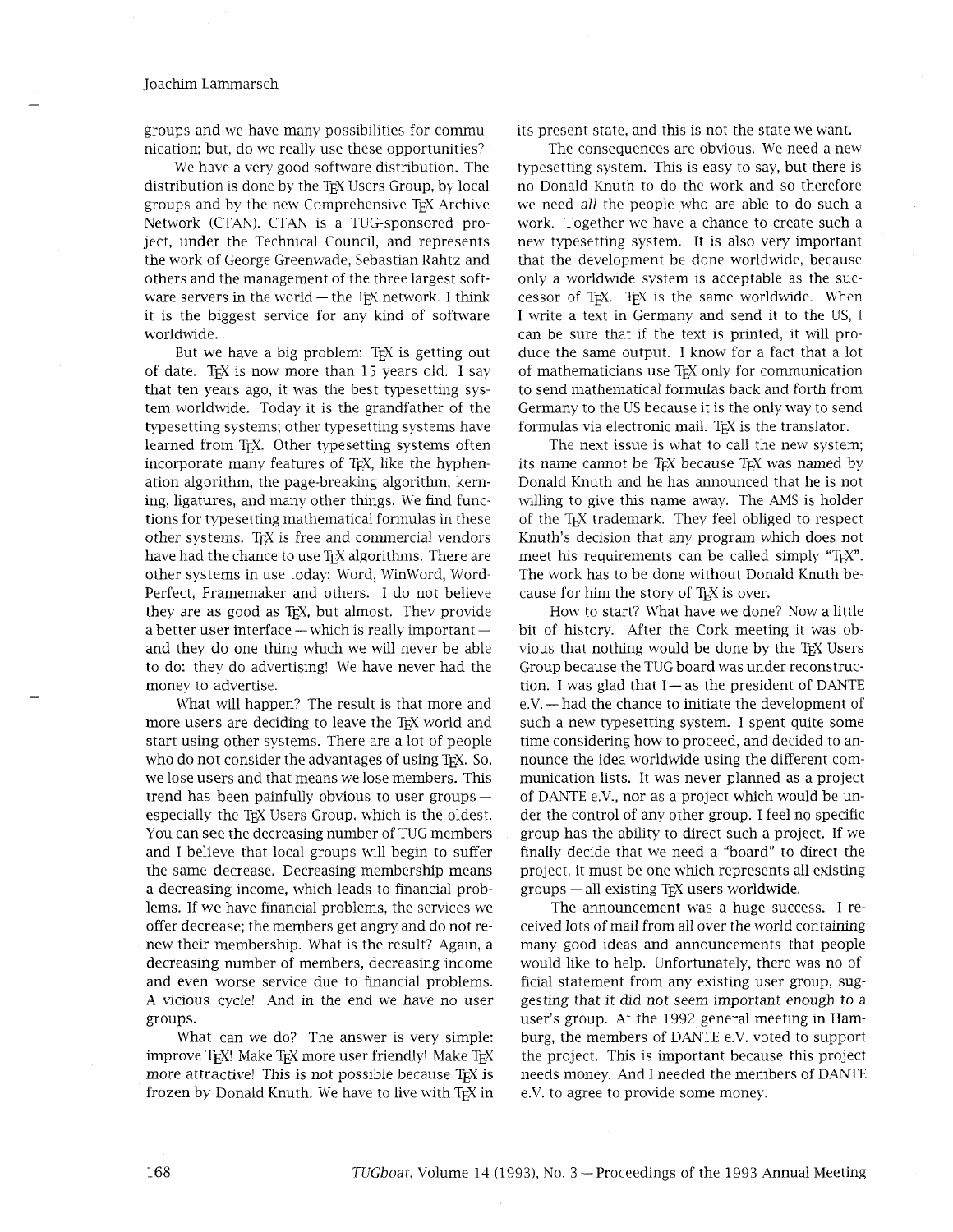We established a moderated discussion group and called it NTS-L. The aim of this list was to discuss all aspects of the new project. List subscribers have seen a lot of good ideas, a lot of nonsense, and a lot of things that have no chance of becoming part of the new typesetting system — in other words, a lot of interesting things! We reviewed these ideas in a group headed by Dr. Rainer Schopf, a process which took nearly nine months.

But we had problems too. Dr. Schöpf was engaged in another project and did not have enough time to fulfill his job as a technical leader. Searching for a solution, we found Phil Taylor and I was very glad that such an expert in T<sub>EX</sub> was willing to act as the new technical director. Please refer to his paper in these Proceedings.

What will happen in the future? I do not know. There are some questions, some of which I believe are really important.

One of the questions was what company would be interested in the new typesetting system? Before the 1992 meeting in Portland, I had spent some time in the US and had visited some companies. I spoke to Lance Carnes, president of Personal TFX, and with Doug Garnett from Blue Sky Research, and it became clear that they did not like the idea. They have developed their software, and a new typesetting system would force them to develop new software. On the other hand, it was clear to all of them (and I think David Kellerman, the president of Northlake Software, said it very precisely) that we have two possibilities: we can either support T<sub>F</sub>X or we can leave the TEX world. And that is true. It was felt that we would get support from companies, but not at this time, because a system 'under consideration' is not a thing a company will support, but later.

The next question was what publisher would support it? Before I started the project, it was clear to me that we also would need support from publishers. I had talks with Addison-Wesley (Germany), Springer Verlag (Germany) and International Thomson Publishing (Germany), and they all promised support because they saw that it would be necessary for something to be done in this direction.

There was another question that I knew would come up. What would Donald Knuth say about this project? I visited Donald Knuth in San Francisco before the meeting in Portland in 1992, and spent some hours talking with him about the project.<sup>1</sup> I explained why we need ths project and that we did not have the intention of destroying TEX. He understood

<sup>1</sup> The meeting was arranged by Peter S. Gordon from Addison-Wesley Publishing Company. imbursement for the costs of the meeting because I

that the project was necessary and he provided a lot of hints on how to set up such a project. On the other hand, he said that, for him, TEX is enough. For his use, TEX does all he needs. He had written a typesetting system for his books and the typesetting is done by TEX in a wonderful way. He said very clearly that the typesetting project was finished for him.

What was new for me was that he did not write TEX alone, but there had been a group of students supporting him. He wrote most of the code of the program himself, but he always had people to discuss difficulties. He thought it was a good idea that we were a group and said it was possible to have a group for such a project. He gave his best wishes. He did not say he was not interested, but he would not work for it.

Some technical questions now arise. Will it be free? It will be freeware for non-commercial use, just like T<sub>E</sub>X. Commercial use has to be discussed there is no consideration in this direction at this time. Who will pay for it? (Very important question!) DANTE e.V. will fund the start of the project. Perhaps other groups will decide to support the project financially. In Europe we may have an opportunity to get support from the European Community; we can try to develop ths project as an EC project. Perhaps we can get support from companies: publishing companies, software companies. I think we have enough money for the first steps.

The last questions are: who needs the system? Who will use it? I think we will use the system, because for everyone who says that T<sub>F</sub>X is not enough, it is the only chance we have. We need this system for the remaining years of the 20th century and possibly for the beginning of the next. Or, you could say, we all need the system if we are interested in keeping our community alive.

Now we come to the end and this is the beginning: NTS - is it really necessary? I will say it again: YES!

**Acknowledgements.** First of all I would like to thank the unknown person who made the announcement that I would give a talk here. It was a big surprise to me to read that the president of DANTE e.V. would be one of the speakers. I asked myself, "Do we have a second president?" Well, after some consideration I decided that it would be a good idea to give the talk. I needed help in preparing the talk because I did not have enough time to do it on my own. I would like to thank Luzia Dietsche, for preparing the transparencies and Volker Schaa for proofreading them. I had some problems in receiving a re-